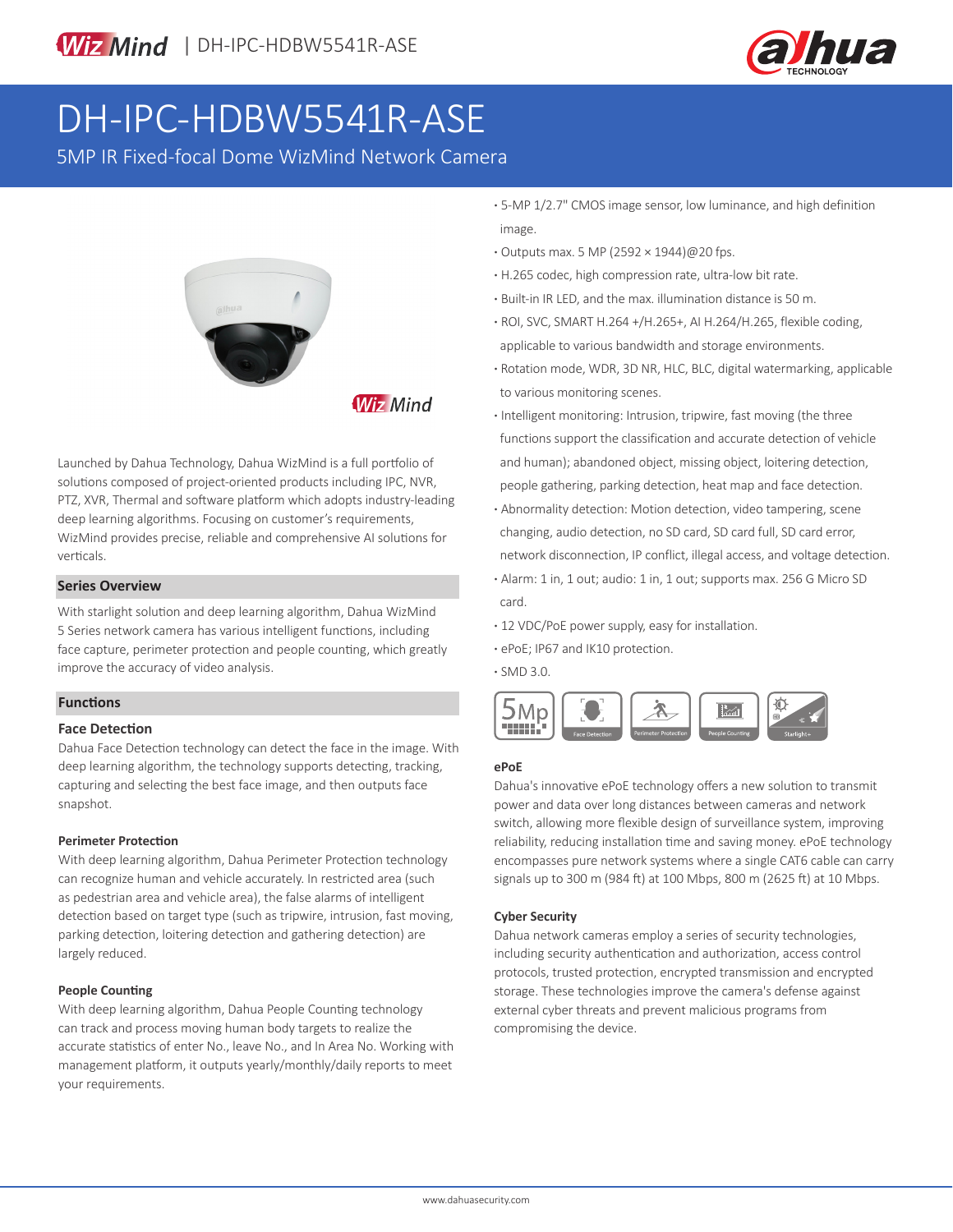Wiz Mind | DH-IPC-HDBW5541R-ASE

#### **Protection (IP67, IK10, wide voltage)**

IP67: The camera passes a series of strict test on dust and soak. It has dust-proof function, and the enclosure can works normal after soaking in 1 m deep water for 30 minutes.

IK10: The enclosure can stand the punch more than 5 times from a 5 kg hammer falling from a height of 40 cm (Impact energy is 20J).

Wide voltage: The camera allows ±30% (for some power supplies) input voltage tolerance (wide voltage range), and it is widely applied to outdoor environment with instable voltage.

# **Technical Specification**

#### Camera

| Image Sensor                    |                   | 1/2.7" CMOS                                                                                                                                                              |                      |                                 |                                |
|---------------------------------|-------------------|--------------------------------------------------------------------------------------------------------------------------------------------------------------------------|----------------------|---------------------------------|--------------------------------|
| Max. Resolution                 |                   | 2592 (H) × 1944 (V)                                                                                                                                                      |                      |                                 |                                |
| <b>ROM</b>                      |                   | 128 MB                                                                                                                                                                   |                      |                                 |                                |
| <b>RAM</b>                      |                   | 512 MB                                                                                                                                                                   |                      |                                 |                                |
| <b>Scanning System</b>          |                   | Progressive                                                                                                                                                              |                      |                                 |                                |
| <b>Electronic Shutter Speed</b> |                   | Auto/Manual 1/3 s-1/100,000 s                                                                                                                                            |                      |                                 |                                |
| Min. Illumination               |                   | 0.005 lux@F1.6 (Color, 30 IRE)<br>0.0005 lux@F1.6 (B/W, 30 IRE)<br>0 lux (Illuminator on)                                                                                |                      |                                 |                                |
| S/N Ratio                       |                   | $>56$ dB                                                                                                                                                                 |                      |                                 |                                |
| <b>Illumination Distance</b>    |                   | 2.8 mm: 30 m (98.43 ft) (IR)<br>3.6 mm: 30 m (98.43 ft) (IR)<br>6 mm: 50 m (164.04 ft) (IR)                                                                              |                      |                                 |                                |
| Illuminator On/Off Control      |                   | Auto; manual                                                                                                                                                             |                      |                                 |                                |
| <b>Illuminator Number</b>       |                   | $1$ (IR LED)                                                                                                                                                             |                      |                                 |                                |
| Pan/Tilt/Rotation Range         |                   | Pan: 0°-355°<br>Tilt: 0°-75°<br>Rotation: 0°-355°                                                                                                                        |                      |                                 |                                |
| Lens                            |                   |                                                                                                                                                                          |                      |                                 |                                |
| Lens Type                       |                   | Fixed-focal                                                                                                                                                              |                      |                                 |                                |
| Lens Mount                      |                   | M12                                                                                                                                                                      |                      |                                 |                                |
| Focal Length                    |                   | 2.8 mm; 3.6 mm; 6 mm                                                                                                                                                     |                      |                                 |                                |
| Max. Aperture                   |                   | F1.6                                                                                                                                                                     |                      |                                 |                                |
| <b>Field of View</b>            |                   | 2.8 mm: Horizontal: 102°; Vertical: 71°; Diagonal: 131°<br>3.6 mm: Horizontal: 84°; Vertical: 58°; Diagonal: 110°<br>6 mm: Horizontal: 51°; Vertical: 37°; Diagonal: 63° |                      |                                 |                                |
| <b>Iris Control</b>             |                   | Fixed                                                                                                                                                                    |                      |                                 |                                |
| <b>Close Focus Distance</b>     |                   | 2.8 mm: 0.9 m (2.95 ft)<br>3.6 mm: 1.6 m (5.25 ft)<br>6 mm: 3.1 m (10.17 ft)                                                                                             |                      |                                 |                                |
| <b>DORI</b><br>Distance         | Lens              | Detect                                                                                                                                                                   | Observe              | Recognize                       | Identify                       |
|                                 | 2.8 <sub>mm</sub> | 56 m<br>(183.73 ft)                                                                                                                                                      | 22.4 m<br>(73.49 ft) | 11.2 <sub>m</sub><br>(36.75 ft) | 5.6 <sub>m</sub><br>(18.37 ft) |
|                                 | 3.6mm             | 80 m<br>(262.47 ft)                                                                                                                                                      | 32 m<br>(104.99 ft)  | 16 m<br>(52.49 ft)              | 8 m<br>(26.25 ft)              |
|                                 | 6mm               | 120 m<br>(393.70 ft)                                                                                                                                                     | 48 m<br>(157.48 ft)  | 24 m<br>(78.74 ft)              | 12 m<br>(39.37 ft)             |

#### Smart Event

| <b>IVS</b>                     | Abandoned object; missing object                                                                                                                                                                                                                                                                                             |  |  |  |  |  |
|--------------------------------|------------------------------------------------------------------------------------------------------------------------------------------------------------------------------------------------------------------------------------------------------------------------------------------------------------------------------|--|--|--|--|--|
| Heat Map                       | Yes                                                                                                                                                                                                                                                                                                                          |  |  |  |  |  |
| Professional, intelligent      |                                                                                                                                                                                                                                                                                                                              |  |  |  |  |  |
| IVS (Perimeter Protection)     | Intrusion, tripwire, fast moving (the three functions<br>support the classification and accurate detection<br>of vehicle and human); loitering detection, people<br>gathering, and parking detection                                                                                                                         |  |  |  |  |  |
| <b>SMD 3.0</b>                 | Less false alarm, longer detection distance                                                                                                                                                                                                                                                                                  |  |  |  |  |  |
| <b>Face Detection</b>          | Face detection; track; snapshot; snapshot optimization;<br>optimal face snapshot upload; face enhancement; face<br>exposure; face snapshot set as face, one-inch photo<br>or custom; 3 snapshot strategies (real-time snapshot,<br>optimization snapshot and quality first); face angle filter;<br>optimization time setting |  |  |  |  |  |
| <b>People Counting</b>         | Tripwire people counting, generating and exporting<br>report (day/month); people counting in area; queue<br>management; 4 rules can be set for tripwire, people<br>counting in area and queue management.                                                                                                                    |  |  |  |  |  |
| Smart Search                   | Work together with Smart NVR to perform refine<br>intelligent search, event extraction and merging to event<br>videos                                                                                                                                                                                                        |  |  |  |  |  |
| Video                          |                                                                                                                                                                                                                                                                                                                              |  |  |  |  |  |
| Video Compression              | H.265; H.264; H.264H; H.264B; MJPEG (Only supported<br>by the sub stream)                                                                                                                                                                                                                                                    |  |  |  |  |  |
| <b>Smart Codec</b>             | Smart H.265+; Smart H.264+                                                                                                                                                                                                                                                                                                   |  |  |  |  |  |
| AI Coding                      | AI H.265; AI H.264                                                                                                                                                                                                                                                                                                           |  |  |  |  |  |
| Video Frame Rate               | Main stream: 2592×1944@(1-20 fps)<br>Sub stream: D1@(1-25/30 fps)<br>Third stream: 1080p@(1-25/30 fps)<br>*The values above are the max. frame rates of each<br>stream; for multiple streams, the values will be subjected<br>to the total encoding capacity.                                                                |  |  |  |  |  |
| <b>Stream Capability</b>       | 3 streams                                                                                                                                                                                                                                                                                                                    |  |  |  |  |  |
| Resolution                     | 2592 × 1944; 2688 × 1520; 2304 × 1296; 1080p (1920 ×<br>1080); 1.3M (1280 × 960); 720p (1280 × 720); D1 (704<br>× 576/704 × 480); VGA (640 × 480); CIF (352 × 288/352<br>$\times$ 240)                                                                                                                                       |  |  |  |  |  |
| <b>Bit Rate Control</b>        | CBR/VBR                                                                                                                                                                                                                                                                                                                      |  |  |  |  |  |
| Video Bit Rate                 | H.264: 3 kbps-20480 kbps<br>H.265: 3 kbps-20480 kbps                                                                                                                                                                                                                                                                         |  |  |  |  |  |
| Day/Night                      | Auto(ICR)/Color/B/W                                                                                                                                                                                                                                                                                                          |  |  |  |  |  |
| <b>BLC</b>                     | Yes                                                                                                                                                                                                                                                                                                                          |  |  |  |  |  |
| <b>HLC</b>                     | Yes                                                                                                                                                                                                                                                                                                                          |  |  |  |  |  |
| <b>WDR</b>                     | 120 dB                                                                                                                                                                                                                                                                                                                       |  |  |  |  |  |
| Scene Self-adaptation<br>(SSA) | Yes                                                                                                                                                                                                                                                                                                                          |  |  |  |  |  |
| White Balance                  | Auto; natural; street lamp; outdoor; manual; regional<br>custom                                                                                                                                                                                                                                                              |  |  |  |  |  |
| Gain Control                   | Auto; manual                                                                                                                                                                                                                                                                                                                 |  |  |  |  |  |
| <b>Noise Reduction</b>         | 3D NR                                                                                                                                                                                                                                                                                                                        |  |  |  |  |  |
| <b>Motion Detection</b>        | OFF/ON (4 areas, rectangular)                                                                                                                                                                                                                                                                                                |  |  |  |  |  |
| Region of Interest (RoI)       | Yes (4 areas)                                                                                                                                                                                                                                                                                                                |  |  |  |  |  |
| Defog                          | Yes                                                                                                                                                                                                                                                                                                                          |  |  |  |  |  |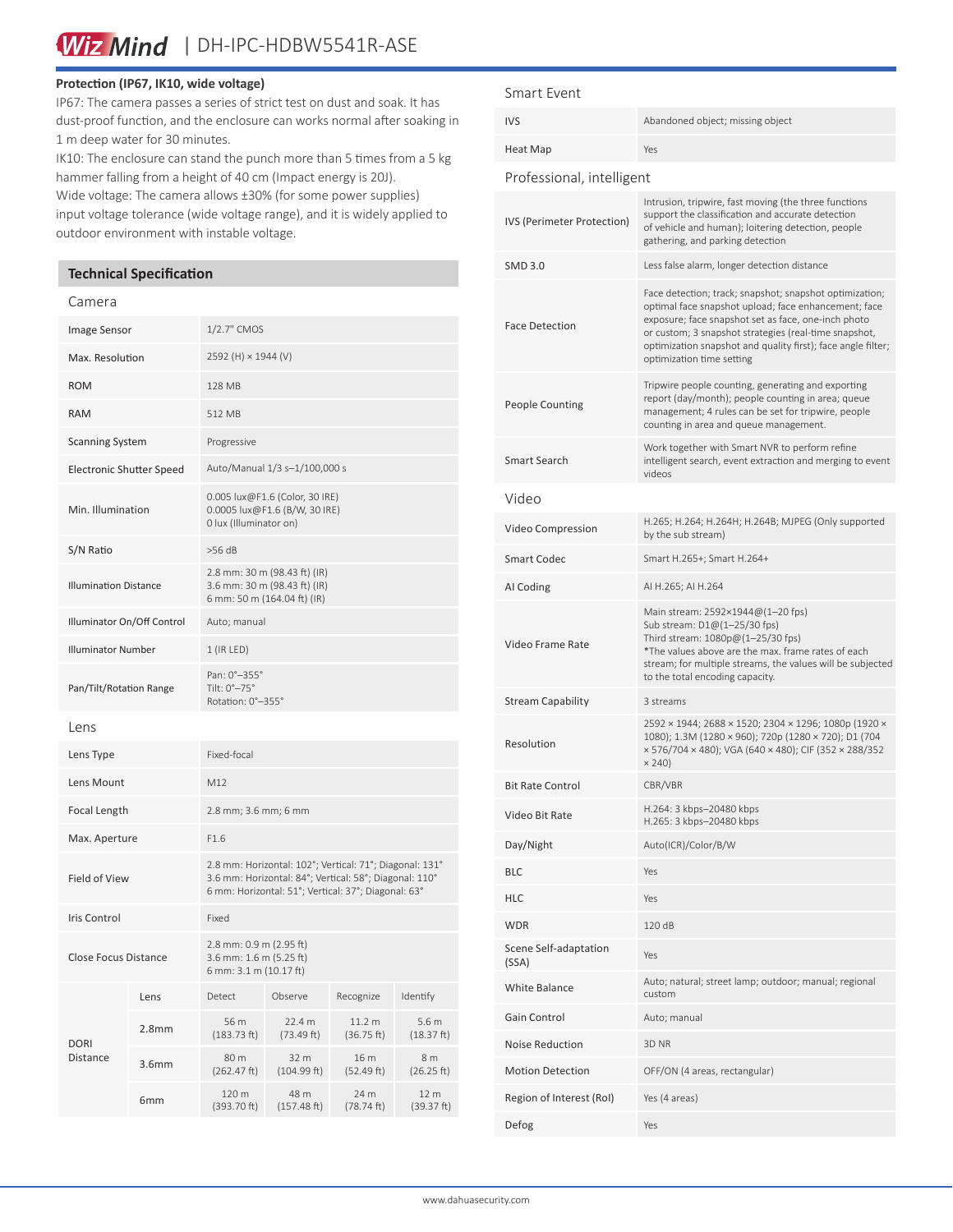# Wiz Mind | DH-IPC-HDBW5541R-ASE

| <b>Image Rotation</b>    | 0°/90°/180°/270° (Support 90°/270° with 4M resolution<br>and lower)                                                                                                                                                                                                                                                                                                                                                                                      |  |  |  |  |
|--------------------------|----------------------------------------------------------------------------------------------------------------------------------------------------------------------------------------------------------------------------------------------------------------------------------------------------------------------------------------------------------------------------------------------------------------------------------------------------------|--|--|--|--|
| Mirror                   | Yes                                                                                                                                                                                                                                                                                                                                                                                                                                                      |  |  |  |  |
| <b>Privacy Masking</b>   | 8 areas                                                                                                                                                                                                                                                                                                                                                                                                                                                  |  |  |  |  |
| Audio                    |                                                                                                                                                                                                                                                                                                                                                                                                                                                          |  |  |  |  |
| <b>Audio Compression</b> | PCM; G.711a; G.711Mu; G.726; G.723                                                                                                                                                                                                                                                                                                                                                                                                                       |  |  |  |  |
| Alarm                    |                                                                                                                                                                                                                                                                                                                                                                                                                                                          |  |  |  |  |
| Alarm Event              | No SD card; SD card full; SD card error; network<br>disconnection; IP conflict; illegal access; voltage<br>detection; motion detection; video tampering; tripwire;<br>intrusion; fast moving; abandoned object; missing object;<br>loitering detection; people gathering; parking detection;<br>scene changing; audio detection; external alarm; face<br>detection; SMD; people counting in area; stay detection;<br>people counting; security exception |  |  |  |  |
| Network                  |                                                                                                                                                                                                                                                                                                                                                                                                                                                          |  |  |  |  |
| Network Port             | RJ-45 (10/100 Base-T)                                                                                                                                                                                                                                                                                                                                                                                                                                    |  |  |  |  |
| SDK and API              | Yes                                                                                                                                                                                                                                                                                                                                                                                                                                                      |  |  |  |  |
| <b>Cyber Security</b>    | Video encryption; Firmware encryption; Configuration<br>encryption; Digest; WSSE; Account lockout; Security logs;<br>IP/MAC filtering; Generation and importing of X.509<br>certification; syslog; HTTPS; 802.1x; Trusted boot; Trusted<br>execution; Trusted upgrade                                                                                                                                                                                    |  |  |  |  |
| Network Protocol         | IPv4; IPv6; HTTP; HTTPS; TCP; UDP; ARP; RTP; RTSP; RTCP;<br>RTMP; SMTP; FTP; SFTP; DHCP; DNS; DDNS; QoS; UPnP;<br>NTP; Multicast; ICMP; IGMP; NFS; SAMBA; PPPoE; 802.1x;<br><b>SNMP</b>                                                                                                                                                                                                                                                                  |  |  |  |  |
| Interoperability         | ONVIF (Profile S/Profile G/Profile T); CGI; Milestone; P2P                                                                                                                                                                                                                                                                                                                                                                                               |  |  |  |  |
| User/Host                | 20 (Total bandwidth: 80 M)                                                                                                                                                                                                                                                                                                                                                                                                                               |  |  |  |  |
| Storage                  | FTP; SFTP; Micro SD card (support max. 256 GB); NAS                                                                                                                                                                                                                                                                                                                                                                                                      |  |  |  |  |
| <b>Browser</b>           | IE: IE8 and later<br>Chrome<br>Firefox                                                                                                                                                                                                                                                                                                                                                                                                                   |  |  |  |  |
| Management Software      | Smart PSS;DSS;DMSS                                                                                                                                                                                                                                                                                                                                                                                                                                       |  |  |  |  |
| <b>Mobile Client</b>     | iOS; Android                                                                                                                                                                                                                                                                                                                                                                                                                                             |  |  |  |  |
| Certification            |                                                                                                                                                                                                                                                                                                                                                                                                                                                          |  |  |  |  |
| Certifications           | CE-LVD: EN60950-1<br>CE-EMC: Electromagnetic Compatibility Directive<br>2014/30/EU<br>FCC: 47 CFR FCC Part 15, Subpart B<br>UL/CUL:<br>UL60950-1<br>CAN/CSA C22.2 No.60950-1-07                                                                                                                                                                                                                                                                          |  |  |  |  |
| Port                     |                                                                                                                                                                                                                                                                                                                                                                                                                                                          |  |  |  |  |
| Audio Input              | 1 channel (RCA port)                                                                                                                                                                                                                                                                                                                                                                                                                                     |  |  |  |  |
| <b>Audio Output</b>      | 1 channel (RCA port)                                                                                                                                                                                                                                                                                                                                                                                                                                     |  |  |  |  |
| Alarm Input              | 1 channel in: 5 mA 3-5 VDC                                                                                                                                                                                                                                                                                                                                                                                                                               |  |  |  |  |
| Alarm Output             | 1 channel out: 300 mA 12 VDC                                                                                                                                                                                                                                                                                                                                                                                                                             |  |  |  |  |
| Power                    |                                                                                                                                                                                                                                                                                                                                                                                                                                                          |  |  |  |  |
| Power Supply             | 12 VDC/PoE (802.3af)/ePoE                                                                                                                                                                                                                                                                                                                                                                                                                                |  |  |  |  |
| Power Consumption        | Basic: 2.7 W (12 VDC); 3.2 W (PoE)<br>Max. (H.265 + three streams + intelligence on + IR on):<br>5.4 W (12 VDC); 6 W (PoE)                                                                                                                                                                                                                                                                                                                               |  |  |  |  |

| Environment                  |                                                |  |  |  |  |
|------------------------------|------------------------------------------------|--|--|--|--|
| <b>Operating Temperature</b> | -40 °C to +60 °C (-40 °F to +140 °F)           |  |  |  |  |
| <b>Operating Humidity</b>    | <95%                                           |  |  |  |  |
| Storage Temperature          | $-40$ °C to +60 °C (-40 °F to +140 °F)         |  |  |  |  |
| Protection                   | IP67; IK10                                     |  |  |  |  |
| Structure                    |                                                |  |  |  |  |
| Casing                       | Metal + plastic                                |  |  |  |  |
| <b>Product Dimensions</b>    | $\Phi$ 122 mm × 88.9 mm (4.80" × $\Phi$ 3.50") |  |  |  |  |
| Net Weight                   | 470 g (1.03 lb)                                |  |  |  |  |
| <b>Gross Weight</b>          | 630 g (1.39 lb)                                |  |  |  |  |

| <b>Ordering Information</b> |                       |                                                         |  |  |  |
|-----------------------------|-----------------------|---------------------------------------------------------|--|--|--|
| <b>Type</b>                 | Model                 | Description                                             |  |  |  |
|                             | DH-IPC-HDBW5541RP-ASF | 5MP IR Fixed-focal Dome<br>WizMind Network Camera, PAL  |  |  |  |
| <b>5MP Camera</b>           | DH-IPC-HDBW5541RN-ASE | 5MP IR Fixed-focal Dome<br>WizMind Network Camera, NTSC |  |  |  |
|                             | PFB203W               | Wall Mount Bracket                                      |  |  |  |
|                             | <b>PFA152-F</b>       | Pole Mount Bracket                                      |  |  |  |
|                             | PFB220C               | Ceiling Mount Bracket                                   |  |  |  |
|                             | <b>PFA151</b>         | Corner Mount Bracket                                    |  |  |  |
| Accessories                 | <b>PFA137</b>         | <b>Junction Box</b>                                     |  |  |  |
|                             | PFA106                | Mount Adapter                                           |  |  |  |
|                             | <b>PFM321D</b>        | 12 VDC 1A Power Adapter                                 |  |  |  |
|                             | LR1002-1ET/1EC        | Single-port Long Reach Ethernet<br>over Coax Extender   |  |  |  |
|                             | PFM900-F              | Integrated Mount Tester                                 |  |  |  |